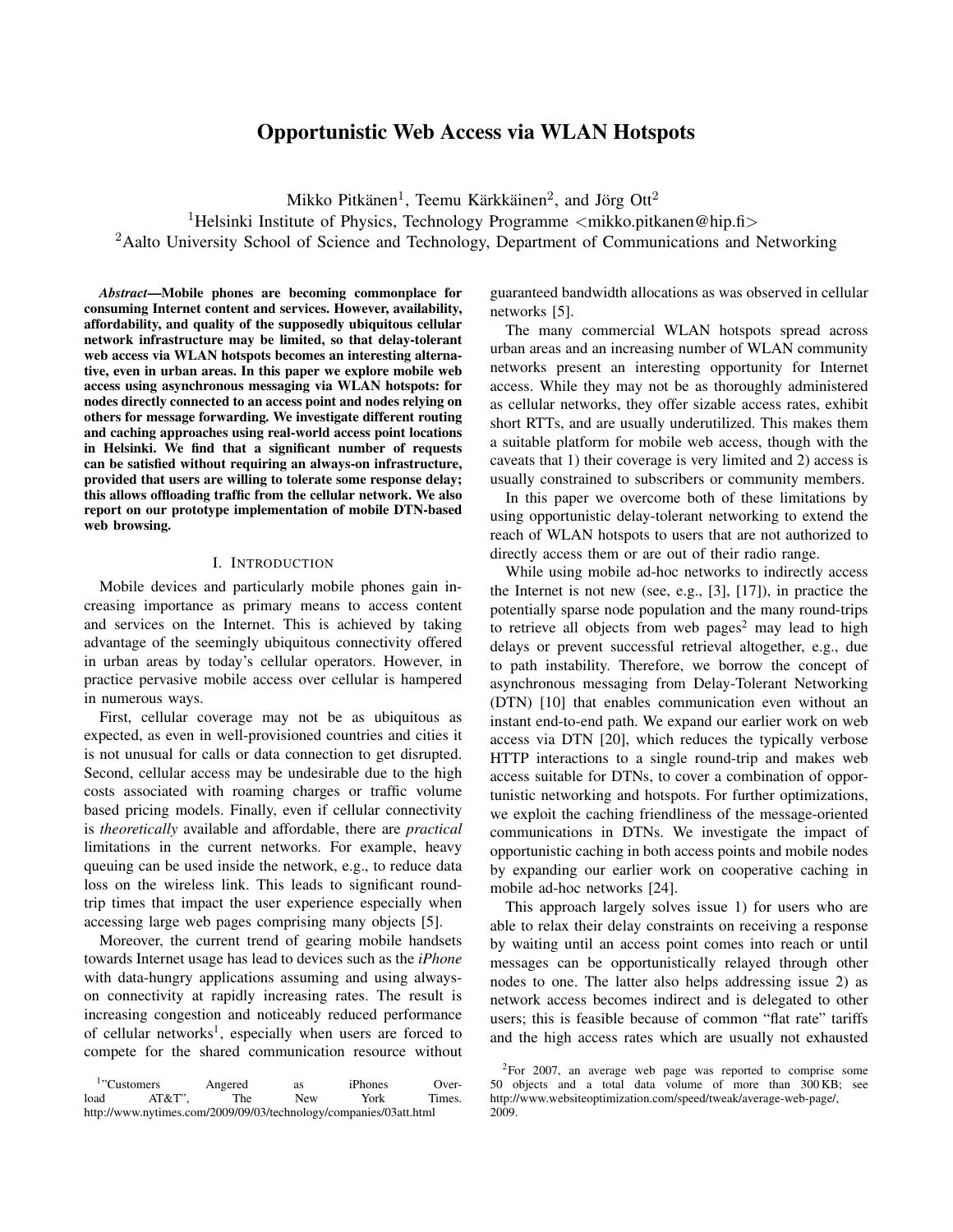by the subscriber's device alone.



Figure 1. Opportunistic content access via WLAN hotspots.

Figure 1 illustrates a sample communication scenario consisting of several mobile users in an urban area. The mobile users' devices are capable of communicating among each other opportunistically when they come into radio range. When in the coverage of a WLAN hotspot, the mobile nodes connect to the Internet via the access point that provides DTN routing and, optionally, additional caching functionality. Geographically neighboring WLAN access points may further conspire to replicate responses from the Internet to reach (indirectly connected) mobile nodes who may have moved in the meantime. Mobile nodes and access points holding a copy of the sought content may reply immediately to requests. This yields a DTN messaging overlay among the mobile nodes, the hotspots, and the Internet, that enables mobile users to choose when to use delay-tolerant and when cellular Internet access.

In effect, this offloads data belonging to delay-tolerant interactions from the 3G network to the closest WLAN access points, thus helping to preserve cellular connectivity for real-time and more interactive applications. Several applications, for example, fetching RSS feeds, P2P file retrieval, or posting to blogs do not require immediate feedback, and thus are good candidates to benefit from the presented opportunistic web access model. Obviously, the cellular network can also serve as a backup if DTN-based communication does not yield a result in the expected time frame. Altogether, complementary DTN overlays support and enhance pervasive information access for mobile users.

Our main contributions are threefold. 1) We design a system architecture for DTN-based web access using WLAN hotspots. 2) We confirm the feasibility of our design by means of an extensive simulation study using a map-based mobility model with map data, hotspot locations, and web pages taken from the real world. 3) We validate the practical feasibility of our concepts in an implementation including a native DTN web server, an access point supporting DTN routing and caching, and mobile web applications for Android, the iPhone, and (via a local proxy) for Linux and Mac OS.

After reviewing related work in Section II, we present our DTN-based content access model in section III. In Section IV, we report on our simulation findings to show the applicability of the model and in Section V we present our implementations. We conclude this paper in Section VI with a brief assessment and discussion and hint at future work.

## II. RELATED WORK

Mobile Internet access—directly via diverse wireless technologies or indirectly via cooperating peers —has been a research topic for more than a decade. Various approaches for dealing with opportunistic connectivity between mobile nodes and to access networks can be found.

Numerous proxy architectures were developed for Internet access in disconnected environments. Drive-thru Internet [20] suggests a proxy-based solution for Internet access in disconnected environments by gatewaying between interactive HTTP request-response sequences and asynchronous DTN communications. In this paper, we re-use our earlier scheme for encapsulating HTTP in DTN messages. The Tetherless Computing Architecture [28] has pursued similar ideas.

Besides content retrieval, searching for content in disconnected mobile environments has received quite some attention. Balasubramanian et al. [2] presented *Thedu* to enable efficient web search from a city bus for mobile nodes with intermittent WLAN connectivity: search queries collected by clients are aggregated by a central search engine, and the most relevant results are prefetched. Thedu assumes intermittent, but direct connectivity to a WLAN through which the server can be accessed and places its emphasis on dealing with search results rather than on generic page requests as we do. Earlier work by the authors has investigated search request forwarding strategies for finding content in mobile opportunistic networks with and without Internet gateways [23]. The Haggle system [26], [19] provides an architecture for sharing and retrieving content from within (mobile opportunistic) social networks, associating users with social context for routing/forwarding and content with metadata for searching and identification.

In addition, various systems for pro-active content dissemination were developed. TACO-DTN [29] assumes an infrastructure backbone made up of well-connected infostations, e.g., part of travel information system attached to bus stops. The infostations are used as gateways to publish contents to which the mobile nodes subscribe when they come into range. Published content is routed to those infostations with active subscriptions to be stored and ultimately delivered to the mobile nodes. A system for urban content dissemination originated from fixed access points is analyzed in [16]. A publish/subscribe architecture or large-scale (rural) dissemination is presented in [12]. PodNet [14] describes an interest-based content sharing system between mobile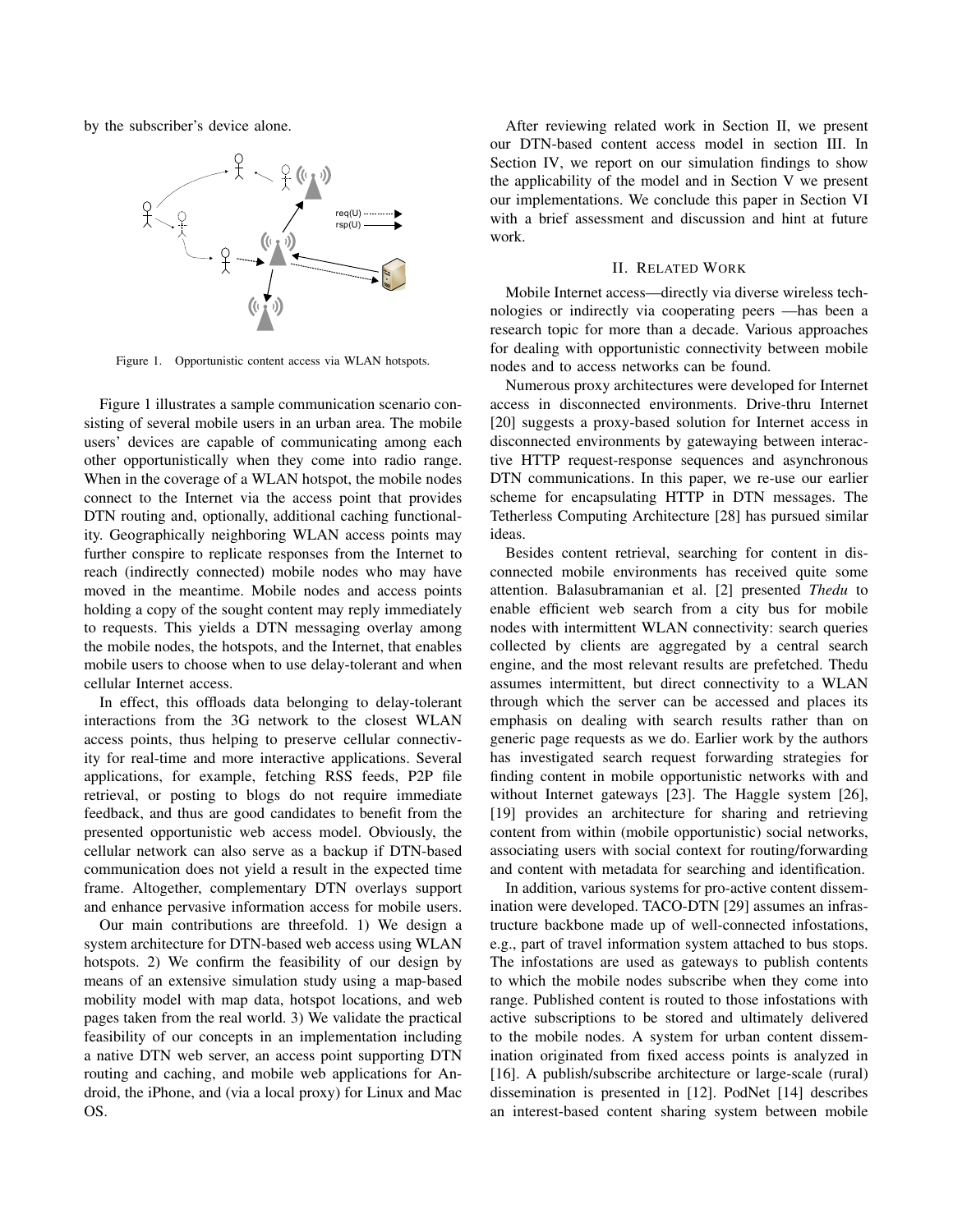nodes in which content is organized according to channels described by metadata.

Finally, efficient content access can be supported by cooperative caching inside the network and in mobile nodes, reducing the distance between requester and a copy of the content and enabling content access without the need for infrastructure access. Internet access via densely populated MANETs was studied (e.g., [17]) and numerous approaches to caching were devised: Lin and Cao applied caching in MANETs using redirection of request packets in intermediate systems towards areas with cached copies [33]. Ditto [8] is a caching system for multi-hop wireless networks that divides content into *chunks* of data that can cached in the nodes along the data path and in those overhearing the wireless transmissions. Afanasyev et al. [1] propose caching for individual packets at the link layer of wireless networks; nodes overhearing wireless transmissions can keep packets to satisfy later requests.

Our work differs from the above in at least one of three key respects: we do not operate at the level of individual packets but larger messages, we aim at supporting the traditional access methods to structured web contents, and we focus on opportunistic networks. Our earlier work [24] has investigated the effect of opportunistic caching on content retrieval performance in mobile ad-hoc networks in which some nodes offer direct Internet connectivity. We borrow the idea of caching for optimization and expand it to include caching in both fixed and mobile nodes; we also move beyond our originally simplistic assumptions and model message content and web retrieval more accurately based on real-world hotspots and web sites.

# III. OPPORTUNISTIC WEB ACCESS

Web content is accessed by sending one HTTP request per web resource and receiving a corresponding response with a message body containing the requested object. As typical HTML web pages comprise multiple objects such as images, a series of request-response pairs is required per page to retrieve all the embedded objects, leading to a retrieval delay depending on their number, size, and the round-trip time, among other factors.<sup>3</sup>

This kind of iterative retrieval is only practical if the endpoint is continuously connected to the Internet, otherwise retrieval of some objects will fail and the requested page cannot be fully displayed. Furthermore, low round-trip times are required for acceptable retrieval performance or the iterative process will take too long, e.g., in the order of minutes. [5] Finally, while HTTP is stateless and could, in principle, support asynchronous communications, it relies on TCP and thus requires end-to-end connectivity to the origin server (or a cache/proxy) for the duration of a transaction, i.e., the retrieval of (parts of) a single object, preventing asynchronous access via intermediate nodes. [20] A direct end-to-end path also ensures that responses are properly routed back to the requesting node (that may be tracked using IP or transport layer mobility mechanisms if it moves while retrieving).

To overcome the above limitations and enable DTN-based web access as depicted in figure 1, directly from within a hotspot as well as indirectly via other mobile nodes, we have to reduce interactivity and eliminate the need for an end-to-end path (section III-A) while maintaining (indirect) mutual reachability of the mobile node and the hotspots for delivering requests and responses (III-B). We finally discuss optimizations by means of resource caching (III-C) to improve retrieval performance even under unfavorable conditions.

#### *A. DTN-based Resource Retrieval*

We follow the Delay-tolerant Networking architecture [4] and use its Bundle Protocol [27] as the basis for asynchronous message-based communications which eliminates the need for end-to-end paths. Nodes are typically represented as *Bundle Protocol Agents* with which application instances register to send and receive messages. Communication between bundle agents uses *convergence layers* that provide a mapping to specific links or networks, e.g., to TCP [7] for building overlays across the Internet or to Bluetooth for close range communication.

Nodes as well as application instances are identified and addressed using persistent names, the *Endpoint Identifiers (EIDs)*, represented as URIs [11]. They are arbitrary length and combine the equivalent of IP address and port number. The EID concept supports *wildcards* (e.g., prefix matches) so that application instances can register, e.g., for all messages destined to *dtn:http://www.tkk.fi/\**. This naming scheme allows for a straightforward mapping of HTTP URIs to DTN addresses and define web-traffic-specific routing rules.

The bundle protocol uses messages—*bundles*—of arbitrary size as basic data unit. Data bundles carry a source and destination EID, numerous fields to control forwarding and reporting, a sender timestamp, a sequence number, an expiry time (equivalent to a time-to-live field but expressed in absolute time, not as hop count), and the payload. Optional extension fields may provide security parameters and metadata, among others. In general, bundle delivery is best effort and, depending on the routing protocol, bundles may be replicated.<sup>4</sup>

Bundles are uniquely identified by their source EID, timestamp, and sequence number; identification may additionally make use of a hash over the bundle content; bundle

<sup>3</sup>Typically, web browsers open multiple parallel TCP connections and make use of HTTP pipelining to speed up the retrieval.

<sup>4</sup>*Custody transfer* may offer some degree of reliability, but its notion of responsible custodians is not well applicable to mobile ad-hoc environments and multi-copy routing protocols so that we do not consider this further.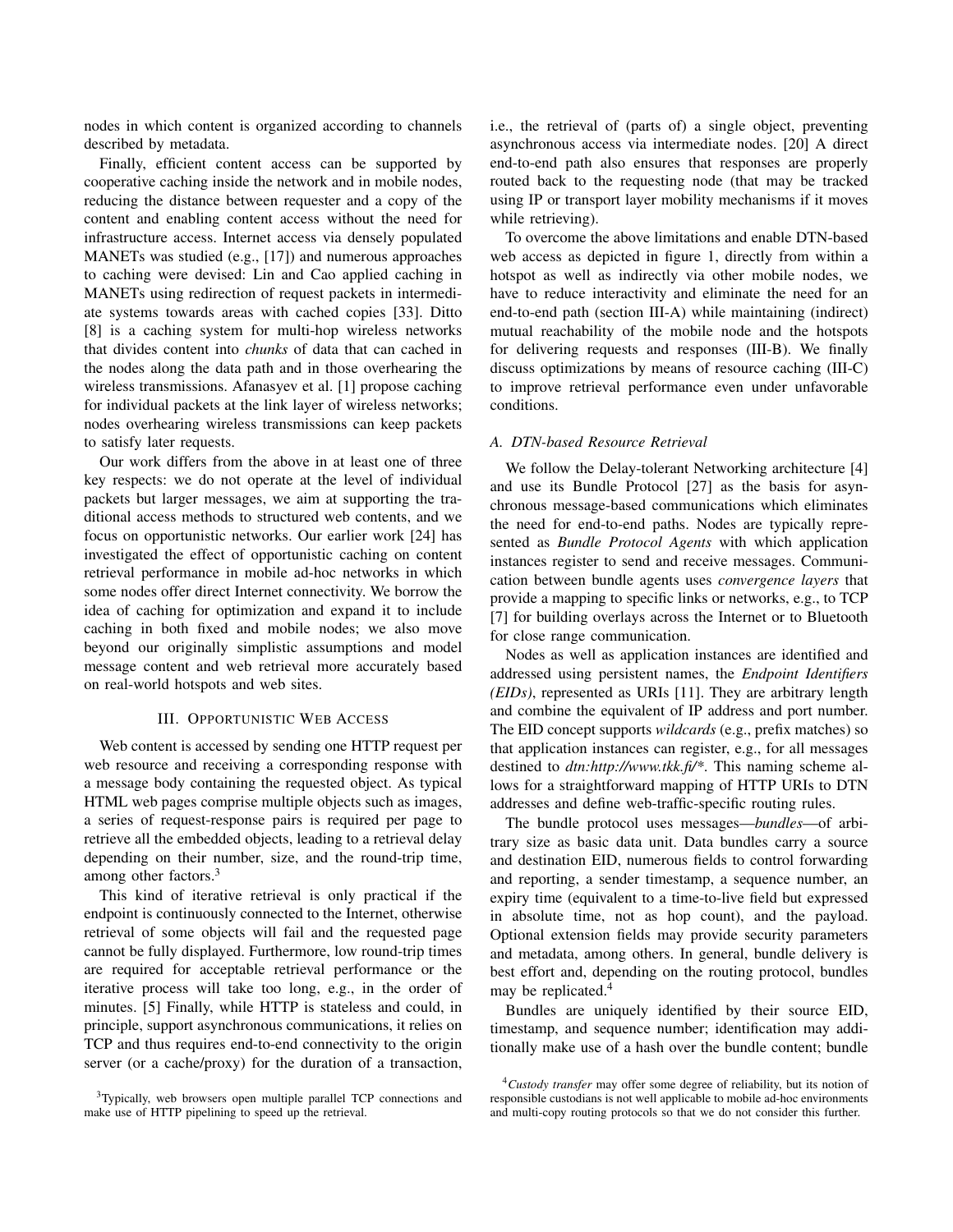metadata [31] [24] may provide additional identification information or hints about the content.

The arbitrary size of bundles allows them to be selfcontained, i.e., carry either a complete request or response. In particular, a composite web page including all embedded objects may be fit into a single message. For encapsulating HTTP requests and responses, we follow our approach originally described in [20]: we choose MIME encapsulation for HTTP messages that also provides content identification (*message/http*) and allows for aggregating multiple pieces of content via Multipart MIME. The latter is needed for combining all objects embedded in a web page into a single response; we follow the conventions of MHTML [21] and use the *Content-Location* MIME header to identify the individual objects inside the message body.

A DTN-enabled web client issues a single HTTP request encapsulated in a bundle and sends it to a web server. After receiving the request, the server obtains all objects of the requested web page and encapsulates them in a single bundle as described above (using the same time-tolive (TTL) as in the request). We assume that the objects to be included are known from web authoring tools and dynamically generated content on the server side [20]. The server may use end-to-end authentication for bundles or S/MIME to prove authenticity of the contents. When the client receives the response, it extracts the individual objects and renders them according to the *Content-Location* headers. Yet, two issues remain for further study: splitting responses across multiple bundles if they grow too large<sup>5</sup> and dealing with embedded objects that reside on external servers.

## *B. Routing, Urban Mobility, and Geographic Awareness*

As described above, we have three types of nodes: 1) web clients (= mobile nodes) and 2) web servers (in the fixed network) are distinguished by their EIDs so that the node type of the bundle destination can be identified. 3) Access points in hotspots have the property that they are all interconnected on the fixed network side and thus any access point can serve as a default router for bundles destined to a web server; however, typically the access point forwarding such a request is also a reasonable candidate for delivering the response to the mobile node. We thus split DTN routing conceptually into two parts: 1) routing in the fixed network between access points and DTN web servers and 2) routing in the mobile (ad-hoc) network between mobile nodes and to/from access points.

*1) Fixed Network Routing:* For the fixed network side, we apply deterministic routing. In the simple case (a), the access point forwarding a request establishes a direct connection to the respective web server. The target web server is determined by performing a DNS service or NAPTR record lookup on the domain name encoded in the *hostport* part of the destination URI. The connection is kept open and implicitly a reverse route to the access point is established. In the more complex case of a routing overlay in the fixed network consisting of many bundle routers (including the web server), link-state routing [6] can be used within the overlay to forward the bundles based on the destination EID.

In both cases, an access point receiving a request from a mobile node needs to ensure that the response is routed via itself. No such mechanisms readily exist in the bundle protocol or its extensions. One option would be to create a bundle *return routing* extension block similar to the SIP *Via* header and define a loose source routing mechanism that is then to be employed for routing bundles back to the source EID of the request. Such mechanism would allow the hotspot to insert itself along the path of all web bundles from the server to the client. Alternatively, the access point might change the source EID to include itself as a "path" element [11] so that a response to the source EID would automatically yield the desired result. However, this could invalidate signatures applied to the bundle and eliminate duplicate detection at the server if bundles are forwarded by different access points. A similar duplicate detection problem would occur if we terminated the web client's request in the access point which then generated a new request with its own source EID and created a local mapping between the original and its own request for later forwarding the response.

*2) Mobile Network Routing:* For routing between mobile nodes to and from the access points, we follow the idea of probabilistic routing because it is not possible to keep consistent reachability information (as in mobile IP) in a disconnected environment. Numerous probabilistic *singlecopy* and *multi-copy* routing protocols were developed in the past. Out of these, we choose three that are stateless, i.e., do not make forwarding decisions dependent on local per node state such as contact history between nodes. This is important because we want messages to propagate quickly, but stateful probabilistic routing protocols use state primarily to inhibit or direct replication. Also, their operation with the "anycasting"-style delivery via any access point has yet to be explored.

Our variant of *Direct Delivery* [13] only forwards a message directly to the first access point encountered, not relying on other mobile nodes for relaying. With *Sprayand-Wait* [30], the requester (or the access point issuing a response) creates no more than a fixed maximum number of copies and hands them to other mobile nodes for indirect delivery. *Epidemic* routing [32] results in bundles being replicated to every encountered node, thus flooding the network. We also use one variant with a supplementary hopcount limit to restrict the flooding process to the vicinity

<sup>5</sup>While the bundle protocol imposes no size limitations, bundles may need to be passed from one mobile node to the next during a finite time the two nodes are in contact. While fragmentation is supported by the bundle protocol, splitting bundles into many fragments reduces the delivery probability [25].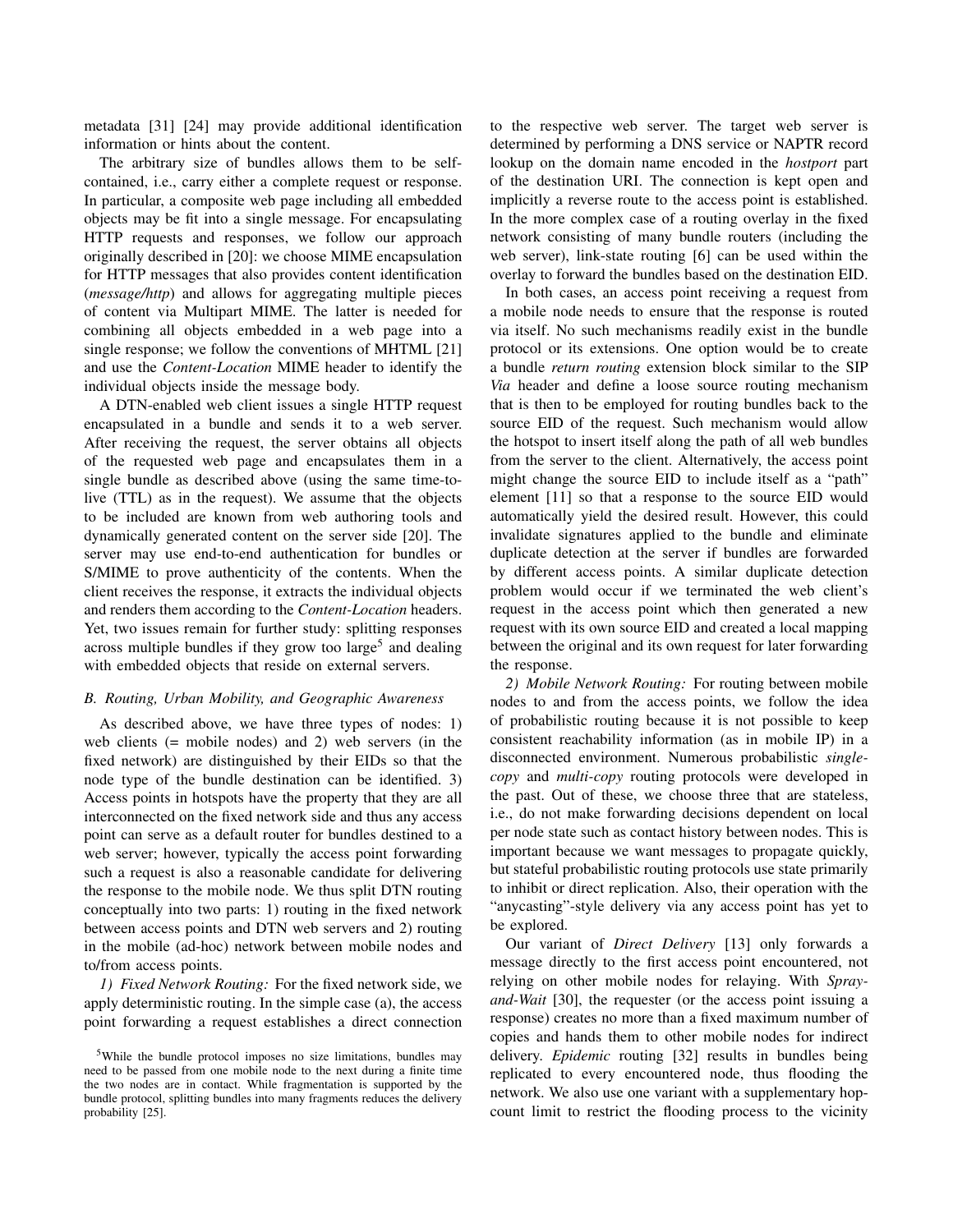of the sending node, since we seek quick replies and want to avoid overloading other areas of the network. All three protocols discard bundles when their TTL expires. Access points are configured to accept messages on behalf of the web servers, so that all three probabilistic routing protocols will deliver requests through them. All DTN nodes will detect duplicates based upon the bundle identifiers and discard them, avoiding flooding a server with dozens of identical requests.

*3) Geo-aware Optimizations:* Routing bundles between a mobile client and a fixed server is asymmetric: requests from a mobile node may utilize any of the available access points to reach the server. In the opposite direction, the mobile nodes needs to be located, which is particularly difficult if the request was delivered indirectly via other mobile nodes to the access point since all the nodes including the requester may have moved.

As noted above, as a first approximation, the responses are routed back to the forwarding access point. Given sufficiently short processing and transmission time (no more than a few seconds), this will generally cover the case that the mobile node communicates directly with an access point when sending the request. But even for requests that reached the access point indirectly, this seems to be a reasonable approach: if we assume that users will tolerate some but not too much response delay and that they do not move very fast, they could still be found somewhere in the access point's neighborhood.

To extend the reach of responses further and increase the likelihood of indirect response delivery, we introduce the notion of response routing via the  $k$ -closest acces points. The web server returns the response as before to the forwarding access points which then replicates the request to its  $k - 1$  geographically closest neighbors (e.g., using an online database in which hotspots are registered).<sup>6</sup> Each of the k access points then forwards the response to mobile nodes in reach according to the routing protocol in use. This approach spreads the messages around the area from where the request originated, attempting to cover the entire area where the client may have moved in the meantime.

Both approaches use geographic information to return the response to where the request originated from, but do not require location awareness in mobile nodes, nor do they rely on dynamic exchange of location information, but only use relatively static data.

#### *C. Caching*

For DTN-based web access, we make use of selfcontained bundles carrying either the web request or the complete response. Due to the store-carry-and-forward nature of DTN operation, this information may be stored ("queued") in DTN nodes for an extended period of time (until the TTL expires if sufficient storage capacity is available). With multi-copy routing, copies are likely to be spread across several nodes. We have explored such queued or cached contents in mobile nodes to increase the retrieval efficiency for mobile content access in our earlier work [24]: if any node receives a request, it checks—by using EIDs, metadata, or by parsing the MHTML body structure of a message—whether it happens to carry a matching response. If so, it just replicates the response bundle, re-addresses it to the new requester, and sends it as reply.

This approach is feasible for HTTP because many HTTP responses are identical irrespective of the requesting node. To make sure that only suitable replies are generated from caches, the replying node needs to validate that the requester's capabilities (e.g., as indicated in the various *Accept* headers of HTTP) match the content types and encodings of the cached responses. Also, requests should not be handled from caches if cookies are used. For simplicity, we assume homogeneous web clients and web pages without cookies to limit the scope of this paper.

We apply the above optimizations to mobile nodes as well as to access points. The former may yield retrieving web resources faster and/or without any nearby access point. The latter makes perfect caches since they are mains powered, may easily be supplied with extra storage capacity, and naturally serve as aggregation points for requests and may thus help further reduce the burden on the servers. We do not experiment with different caching policies. Mobile nodes only use the routing-protocol-specific queue management, and the access points keep copies until their TTL expires.

#### IV. SIMULATIONS

For our evaluation, we use the Opportunistic Networking Environment (ONE) simulator [15]. We run simulations using two different mobility scenarios. First, we use the random way point (RWP) model, which is intuitive and provides a good comparison case. Second, we use the Helsinki City Scenario (HCS), which models pedestrians moving in city streets between interesting locations.

Our scenarios follow 140 pedestrians moving in the Helsinki downtown area  $(4.5 \times 3.4 \text{ km})$ . In the HCS scenario, the pedestrians walk on streets, and the WLAN access points are located at the streetside. Each pedestrian node represents a user moving with realistic speed along the shortest paths between different points of interest (POIs)

<sup>6</sup> If geo-aware deterministic DTN routing was available in the DTN overlay in the fixed network, the access point forwarding the request could also insert an address indicating a geographic coverage instead of its own and have the routing performed by the DTN overlay. The decision on the geo range to be covered could be based on whether or not the access point received the request directly from the web client and, if not, how old the request was at the time of forwarding. We leave this for further study.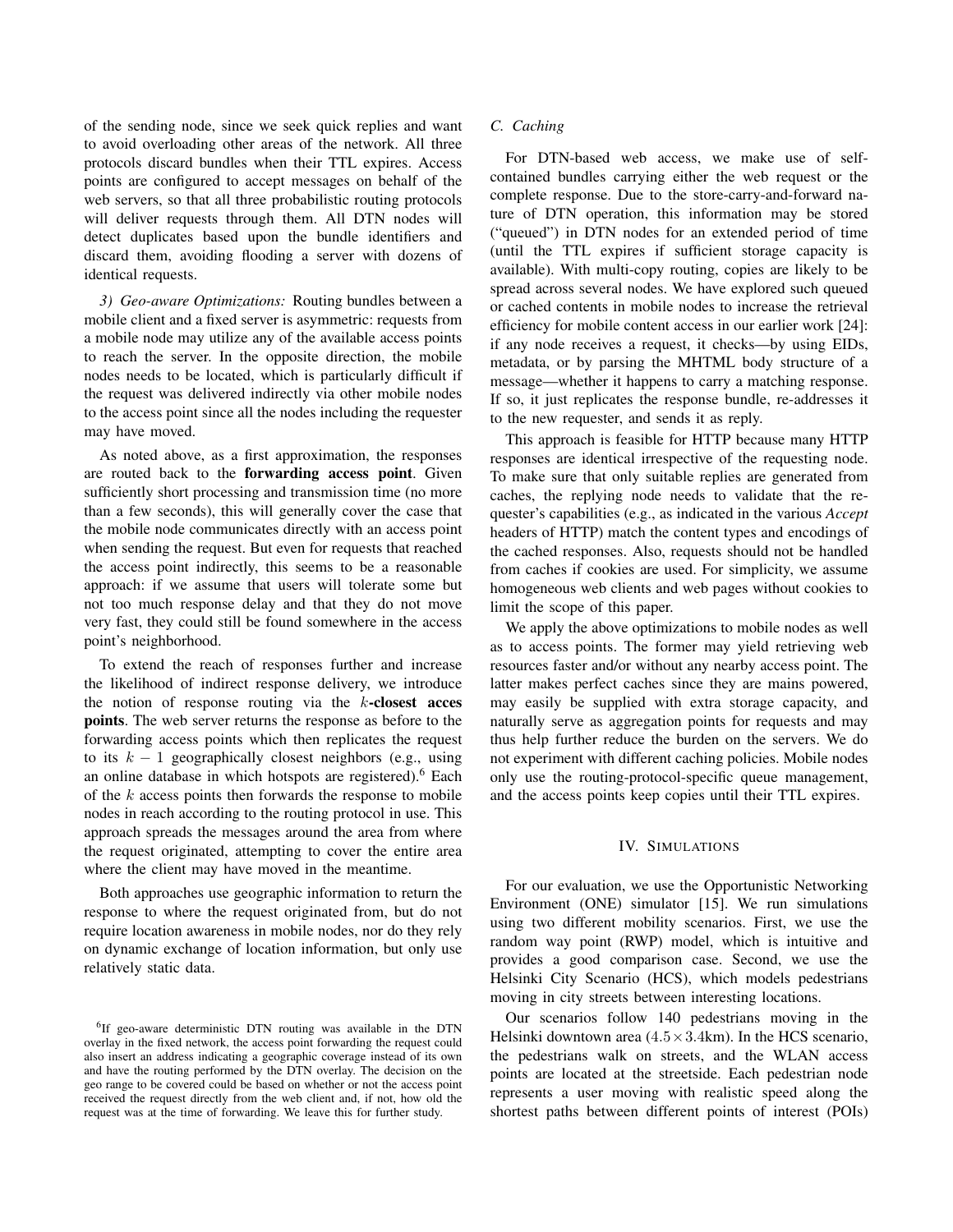and random locations.<sup>7</sup> For comparison, we report on the RWP with the same area and access point locations, but with the pedestrians' movement not limited to streets. Each mobile user in our scenario retrieves a web page at a mean interval of 5 min between requests, uniformly distributed in [280;320]s. Each request chooses a web page randomly from the list of 50 most popular websites requested from within Finland. For each request, we measure the delay and the sender (origin server, hotspot cache, or another mobile node) of the response(s) as well as the number of duplicate requests and responses delivered.



Figure 2. An example communication setting in downtown area.



Figure 3. Web resources and average radius covering  $k$  APs around an AP.

Figure 2 illustrates a city map section showing the real access point locations in the Helsinki downtown area. We vary the number of WLAN hotspots in the downtown area to observe the effect of infrastructure density. We chose locations of community hotspots that are available to community members.<sup>8</sup>

We run the simulations with different random seeds and varying configurations. Each run lasts for 12 h simulation time and results in over 200k contacts between nodes and 1.5k web access events per datapoint of which we plot the mean (deviations between runs with different random seeds are negligible). The mobile nodes use bi-directional wireless links at 10 Mbit/s data rate and 50 meters communication radius to communicate with each other and with access points (APs). Each node has 512 MB message buffer capacity. The access points run with the same WLAN parameters and provide connectivity to the Internet via non-congested access link.

We model the delay for accessing the web pages and their size distribution based upon measurements carried out in our lab: we ran scripts for retrieving the index pages of the top 50 web sites, recorded the retrieval times, and measured the sizes of the web pages. Figure 3 (left) shows the sizes and delays for all web resources used in our simulations. The delay shows an average of 863 resource retrievals. Figure 3 (right) depicts the mean radius around a hotspot including by the k-closest hotspots averaged over all hotspot locations.

While the resource retrieval and caching algorithms operate independently of the routing protocol, the routing protocols often create different numbers of messages in the network and thus affect the number of hotspots and caches reached by a request. For our evaluation, we choose three different routing protocols as noted above: *Direct Delivery* [13], *Binary Spray-and-Wait* [30] with 10 message copies, and *epidemic* routing [32] for flooding without limit on message replication.

In the beginning of simulations all the resources reside in web servers in the fixed network. When a web server is accessed via an access point, the aforementioned measured retrieval delay is introduced in the fixed network. Responses are sent back, but they also start to populate the cache(s) of the respective WLAN access points, so that these can serve subsequent requests directly without the additional retrieval delay. We plot our measurements as a function of message TTL, which limits how long both requests and responses can be forwarded before being discarded (note that the maximum response delay is twice the TTL). We also limit the maximum hopcount to four in our simulations. Figure 6 below shows that this limitation is practical, since the first copy of a response message does not frequently come through a long path—which is to be expected given the short TTL.

Figure 4 illustrates the effect of the message TTL on the probability that a client receives a response; duplicate responses are not counted. As expected, allowing more time to deliver requests and responses significantly increases retrieval success; we also note that even with small TTLs, half of the requests are successful. A comparison between the scenarios shows that, when pedestrians follow city streets, instead of just randomly walking in the area, the retrieval probability increases while other variables stay the same. Expectedly, limiting node freedom increases the chances of passing an access point, leads to longer contacts, and increases contact frequency and thus forwarding opportunities.

We also notice that the difference between the various routing protocols is not very pronounced: direct delivery performs almost as good as flooding, which indicates that direct interaction of mobile nodes with access points dominates

<sup>7</sup>We do not use more realistic models such as the Working Day Movement model [9] since we are interested in the performance of users in the streets.

<sup>8</sup>http://www.wippies.com, for a similar service see, e.g., http://fon.com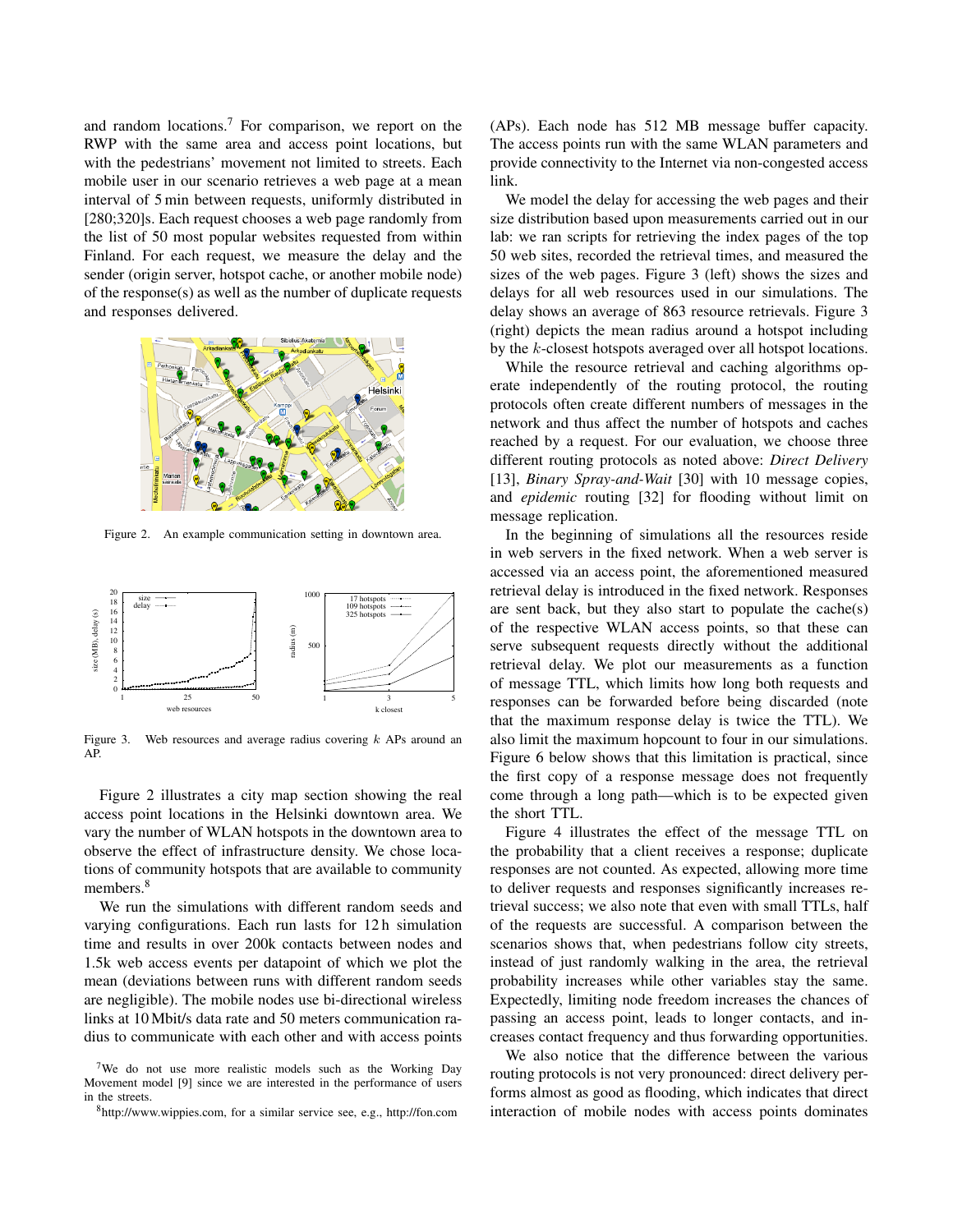

Figure 4. Probability that a pedestrian receives response with different message lifetimes; directly from the closest AP or via  $k = 4$  closest APs.



Figure 5. Cumulative distribution function of response delay in HCS scenario with 40 minutes message lifetime.

performance (at least for getting *one* response), probably also due to the small number of nodes.

The density of the available hotspots has a noticeable impact on the retrieval performance. Assuming the HCS model, when using all 325 hotspots and leaving enough time, we get a response ratio  $> 0.9$  for the largest and > 0.75 for the lowest TTL. Reducing the number of hotspots to about one third (109) still yields ratios of 0.5–0.8 and going down to about 5% (17) hotspots only yields a success ratio of 0.15–0.4. But even this still shows some offloading potential. Extending the reach of responses by applying the k-closest replication for responses does not increase delivery probability for nodes that are able to connect to hotspots directly, but the spreading of more message copies is highly beneficial for nodes that rely on other mobile nodes for web access (see below).

Figure 5 shows the cumulative distribution function for response times with TTL=40 min. With a large number of hotspots, nearly 30% of responses are received almost instantaneously. With a smaller number of hotspots, more time passes after request creation before the mobile node reaches a hotspot. A common observation in all scenarios is that even though responses can take as long as twice the message lifetime, most of successful retrievals lead to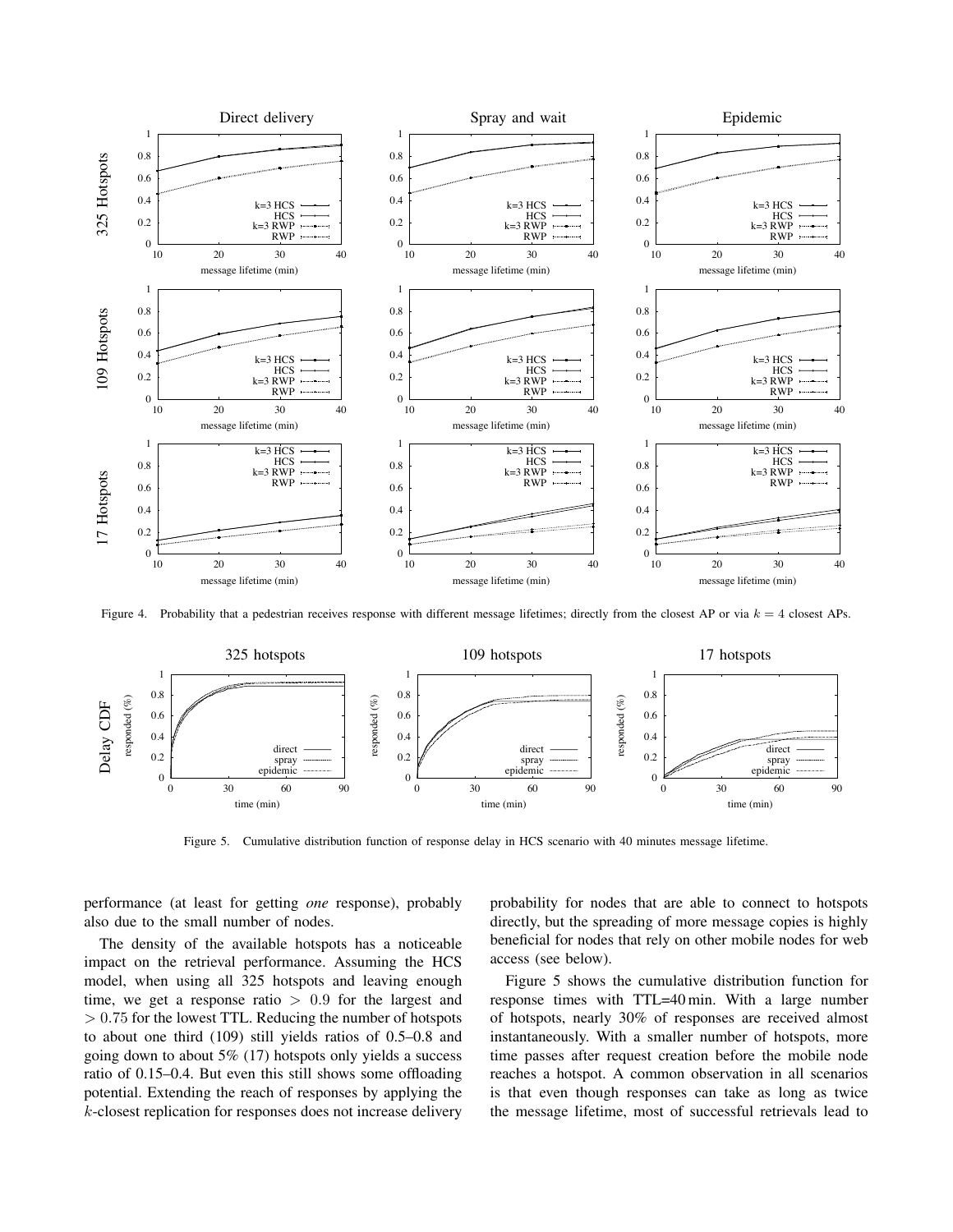a first response soon after the request was issued and that waiting longer than roughly TTL does not yield much further increase. This is expected, given that most messages appear to be delivered directly to/from a hotspot: the latter must be reached before the request times out, but then the response will be virtually immediate (which also explain the straight line for Direct Delivery routing after TTL). Then, obviously, the hotspot density has a direct performance impact since it affects the mean time to reach an access point.



Figure 6. Probability that response has hopcount smaller than n.

Figure 6 shows the response hopcount distribution with Epidemic routing as function of message lifetime with only 17 hotspots deployed and only the closest hotspot responding. We observe that when the message lifetime is large (30 min), only about 70% of responses come from one hop away, whereas with small message lifetimes successful responses arrive always from the closest neighbor. This shows how cooperation between the mobile nodes is important in increasing retrieval success in scenarios with sparse hotspot infrastructure.

Finally, to understand the relevance of indirect hotspot access, we configure 20 pedestrians not to use hotspots directly (i.e., they are not authorized). For these nodes, requests and responses are relayed by other mobile nodes before reaching a hotspot. These nodes can still achieve a response ratio of some 30% with Spray-and-Wait routing, TTL=40 min, and 109 hotspots. Applying the  $k$ -closest response routing increases this ratio significantly to some 50%, indicating that this controlled redundancy achieves the desired effect. We also observe that caching in mobile clients—which is of little relevance if direct hotspot access dominates—can double the response probability compared just obtaining (cached or forwarded) responses from hotspots. Yet, caching in hotspots can lead to significant 30–70% savings in access link utilization.

Overall, we find that all elements introduced in section III contribute to opportunistic web page retrieval in complementary ways.

#### V. IMPLEMENTATION, VALIDATION AND DEPLOYMENT

To validate the practicality of our design we have done a prototype implementation of a complete DTN-enabled web service infrastructure composed of a web server, a hotspot with caching support and mobile web clients. Figure 7 shows a structural overview of the infrastructure elements.



Figure 7. An architectural overview.

The implementations are based on the Delay-Tolerant Network Architecture [4], the Bundle Protocol [27] (BP), and the TCP Convergence Layer Protocol [7] (TCPCL) defined by the Delay-Tolerant Networking Research Group (DTNRG) of the Internet Research Task Force (IRTF). We use the DTNRG reference implementation, DTN2, to provide bundle services to the DTN web server. The hotspot and web client for Android are based on our own Java implementation of the Bundle Protocol and TCPCL, while the iPhone client is based on our own Objective-C implementation of these protocols.

## *A. DTN Web Server*

The DTN web server is implemented in Ruby and uses the bundle transfer services provided by DTN2. In addition the server includes normal HTTP over TCP service that can be used by standard web browsers. [22]

The DTN web server registers the EID matching the domain name of the web resources that it is serving. For example, a node serving *http://www.dtn.comnet.tkk.fi/dtn/index.html* would register the EID *dtn://www.dtn.comnet.tkk.fi*. The specific resource being sought (*/dtn/index.html*) is carried inside the request message formatted according to RFC 2616.

When the server receives a bundle, it parses the payload for an HTTP GET request. If the payload contains a request for a resource held by the server, it bundles a response message that contains an HTTP 200 OK message and all the objects related to the requested resource using MHTML. These dependencies can be either explicitly listed through a dependency file or automatically generated by parsing the requested HTML file. If the request is invalid, or valid but contains a resource not held by the server, an appropriate HTTP error in returned.

#### *B. DTN Web Client*

We have implemented DTN-capable web clients on two mobile platforms, Android and the iPhone. The clients do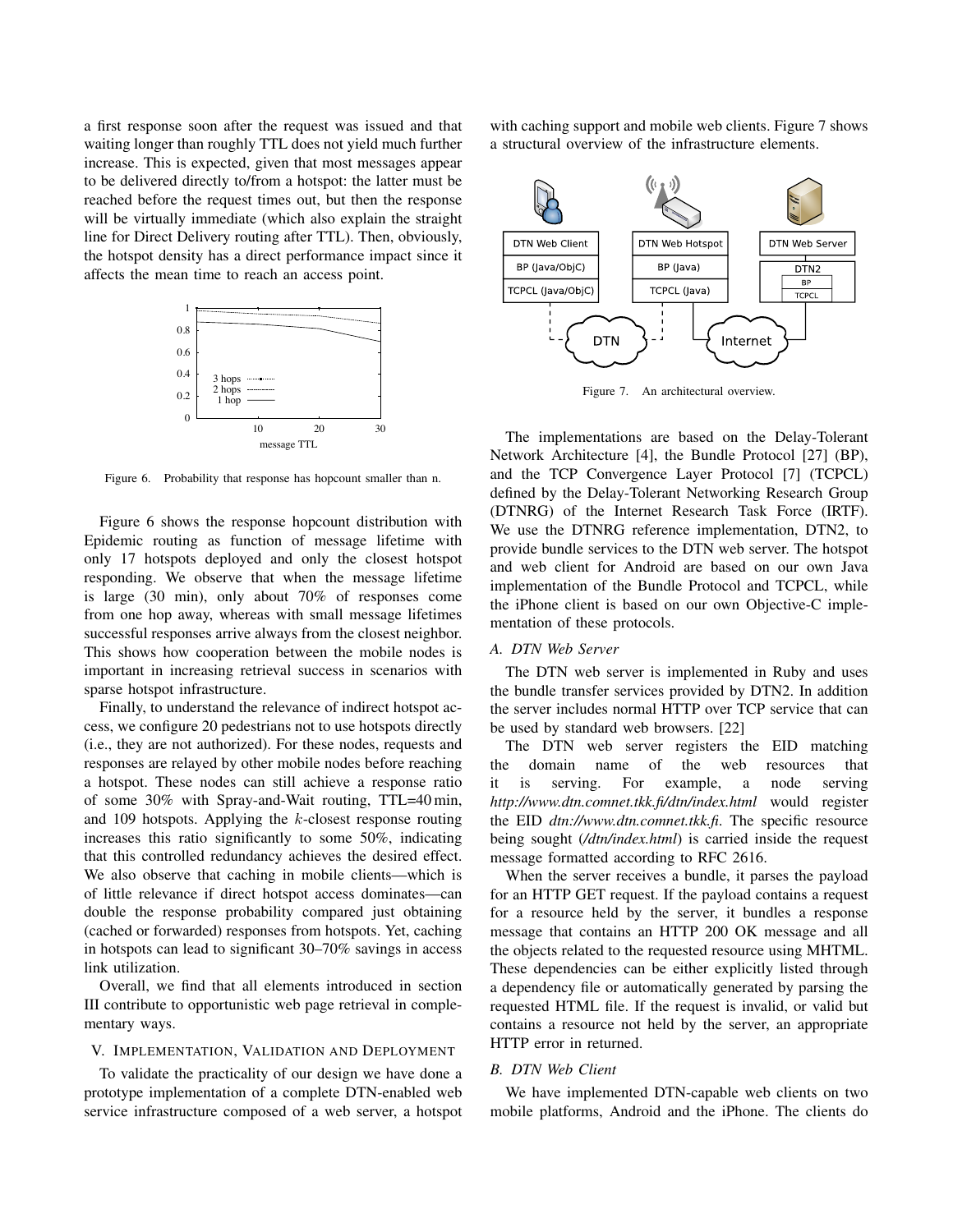not require services from a local bundle node, but instead include their own DTN protocol stacks. These clients allow the user to request web pages, create request bundles, and parse and display the returned content.

| $\overline{\phantom{a}}$ ul Carrier<br>3:17 PM |                                                                                       |
|------------------------------------------------|---------------------------------------------------------------------------------------|
| <b>Web Sites</b>                               |                                                                                       |
| Ready                                          | $\overline{\phantom{a}}$ ul Carrier<br>3:25 PM                                        |
| http://www.dtn.comnet.tkk.fi/dtn/index.html    | /dtn/index.html<br><b>Sites</b>                                                       |
| http://www.dtn.comnet.tkk.fi/dtnrg/index.html  |                                                                                       |
| Pending                                        | <b>Faculty of</b><br><b>Departme</b><br><b>Electronics.</b><br>Commun                 |
| http://www.delaytolerant.com/index.html        | <b>Communications</b><br>and Netw<br>HELSINKI UNIVERSITY OF TECHNOLOGY and Automation |
| http://www.iceblinksoftware.com/index.html     | <b>Delay-tolerant Networking at TKK</b>                                               |
|                                                | <b>Comnet</b>                                                                         |
|                                                | • NEW: Various DTN applications now<br>available                                      |
|                                                | NEW: The ONE simulator for DTNs y1 2.0                                                |
|                                                |                                                                                       |

Figure 8. An example usage view, captured from the iPhone client application.

When a client receives a response bundle from the server, it parses the objects contained within the MHTML message and saves them to the local device storage. When the user wishes to view received websites they are rendered directly from the local file system.

One defining factor of HTML pages is the ability to create links between sites. These links are embedded in the web pages received by the client. There are three ways to deal with linking: first, relatively linked sites on the same web server may be bundled along with the requested site. Second, the client may create request bundles for the linked sites either directly or by user request. Third, the client may fetch the linked sites using the cellular network in case the user selects them. In our current implementation, we opt for the last option in order to not break the users' expectation of immediate feedback after selecting a link.

The workflow of web browsing in well-connected environments typically has the user entering a web site request and actively waiting for the response to arrive. However, response delays over DTN are likely to be significantly longer than the delays users are expecting based on their experience with web browsing in well-connected environments. This makes it infeasible to actively wait for the requested content to arrive. We envision a new web browsing workflow where the user enters multiple sites to be requested, stops using the application while passively waiting for content to arrive, and periodically returns to the application to read the available content. In essence the user expresses interest in certain web resources which are then opportunistically fetched, and transparently updated, in the background. This new workflow requires a user interface that differs from the traditional browsers (only *tabbed browsing* approximates this idea to some extent). We designed our GUI, shown in Figure 8, around a list of requested web sites grouped into two sections, one for the sites that have arrived and another for sites that are still being retrieved. This concept could be extended to include indication for sites whose content has been updated since the previous viewing and to include an option for the user to choose to fetch the site over a cellular data connection instead of DTN.

## *C. DTN Web Hotspot*

We have implemented a DTN web hotspot designed to be run in fixed hotspots and to provide services to the DTN web clients. These services include opportunistic caching, EID to convergence layer address resolution to find DTN web servers, and collusion between multiple hotspots to enable geographic routing. Additionally, a DTN web hotspot could act as a gateway that can respond the DTN web requests by fetching websites from non-DTN web servers and bundling them into response bundles.

The DTN web hotspot includes an opportunistic cache that contains copies of recently requested websites. This allows the hotspot to respond quickly to requests for popular sites directly from the cache saving the resources of its Internet access link.

At the most basic level the hotspot stores bundles that contain web resources in a database and matches incoming request bundles against them. If a match is found the cached bundle is retransmitted by changing the destination EID and the creation time-stamp, leaving the payload untouched. More sophisticated hotspot caching can take advantage of the caching support mechanisms defined by the HTTP/1.1 protocol. These mechanisms allow both the clients and the server to control the caching behavior through headers inserted into the HTTP request and response messages.

Since the original sender of the request bundle may not know the detailed convergence layer addresses required to connect to the web server, the DTN hotspot must be able to resolve the destination EID in the request bundle to the convergence layer addresses. Our implementation uses preconfigured mappings, but since both the hotspot and the server are well-connected to the Internet it would be possible to use the DNS to resolve the EIDs.

# *D. Validation*

We validated our implementations with the scenario depicted in Figure 9. The scenario is composed of an emulated network of buses with DTN2 nodes traveling a 10 km route between Ruoholahti and Otaniemi in the Helsinki city area. Our client implementation connected to one end of the route and the hotspot and web server implementations to another. Our client has been able to retrieve different web sites from the server through the hotspot even though direct end-to-end path between them never existed. This means that the system was able to successfully provide web access to a client 10 km away with no end-to-end connectivity from a hotspot about which the client does not necessarily have any prior knowledge.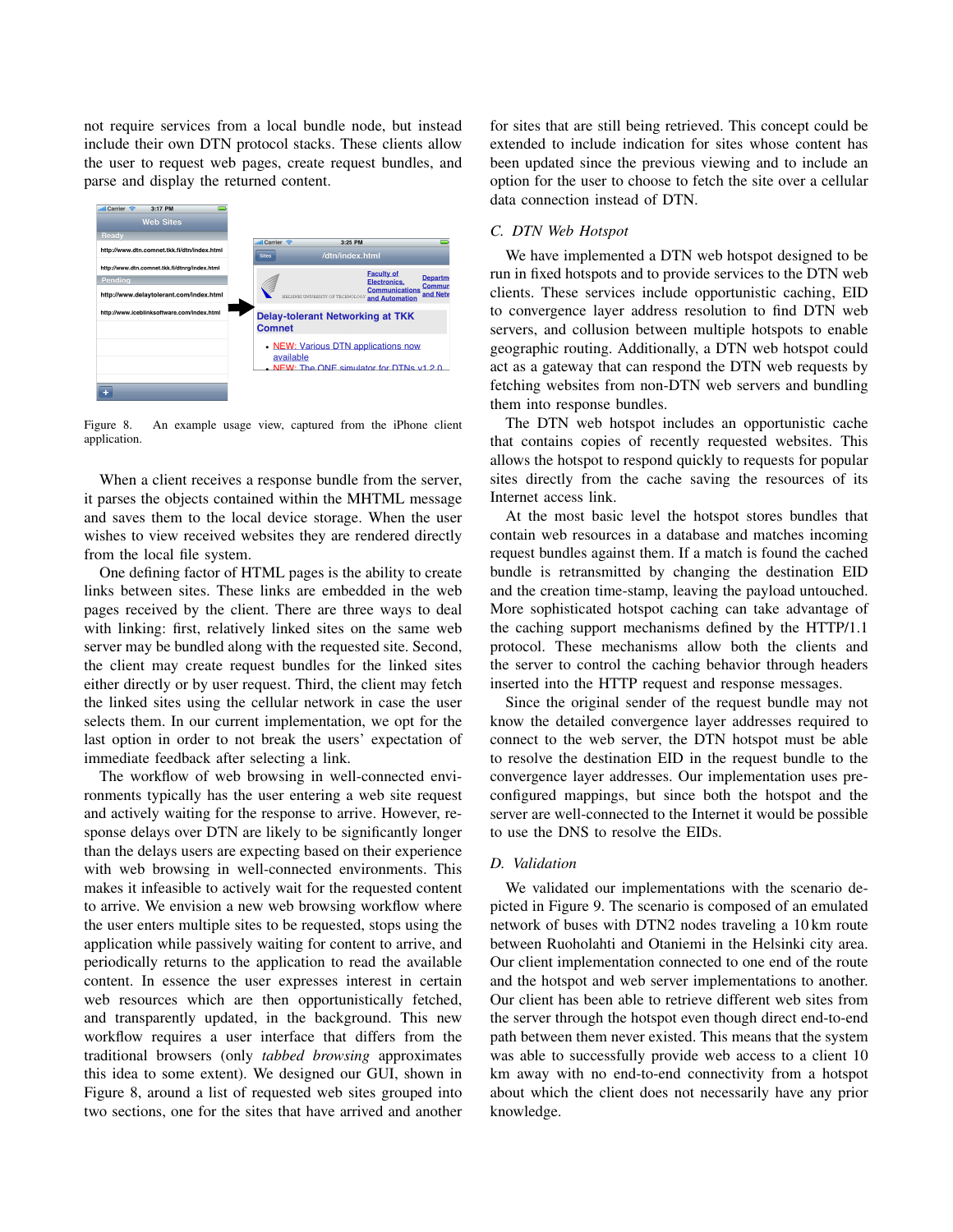

Figure 9. Validation scenario for the implementations.

## *E. Deployment*

While the implementation described above modifies web clients, web servers and hotspots, in reality modifying all existing network elements in this fashion at once is not feasible. Instead an incremental deployment strategy that operates with current elements is required.

First step of such incremental deployment is to modify those clients and devices that will get immediate benefit from the new functionality. In this case, the whole DTN web functionality can be implemented in the client devices. In this deployment scenario the clients act as DTN web proxies, being able to fetch and bundle web sites from unmodified web servers while connected through unmodified hotspots. Supporting DTN retrieval using a proxy based approach [2], [20] or cooperating without infrastructure support [24] has been discussed in earlier work.

A purely client based solution cannot take advantage of the improved caching and routing opportunities available in cooperating hotspots. However, many commercial and community hotspot networks already deploy an automated access software so the step to add DTN web support is small. The DTN service does not necessarily need to be in the hotspot itself, but can be deployed also as a service in operator's network where it offers TCPCL connectivity through the co-located hotspots. Furthermore, only a subset of all existing hotspots need to provide native support for DTN web.

Finally, while both proxy clients and DTN web enabled hotspots can fetch and bundle web sites from an unmodified web server, bundling done natively at the web server is more efficient and semantically meaningful since the server has the ownership and explicit knowledge about all the related objects that should be bundled into a single reply message. The server can also attach metadata, for example, cache control information, in a centralized manner.

#### VI. CONCLUSIONS

In this paper, we have investigated one option for reducing the load on cellular networks by offloading selected web interactions of mobile users to a DTN messaging overlay and WLAN hotspots. This feature can also be leveraged to enable access for nodes without cellular connectivity. The presented approach seems suitable for applications that can tolerate some retrieval delay.

We find that the density of commercial and community hotspots in a real-world urban setting is sufficient to satisfy the majority of the requests issued by pedestrians in a short period of time ( $\leq$  20min), 90% being satisfied within little more than one hour. The ratio can be moderately improved further if several adjacent hot-spots are involved in spreading the responses. While the number of hotspots available is expectedly—key to the performance, cooperation between mobile nodes using DTN ad-hoc routing surprisingly only yields minor improvements for the users that are able to directly access the hotspots.

The positive impact of cooperative messaging among mobile nodes is visible only in scenarios with lower access point density and higher acceptable delay. Moreover, we observe that caching in mobile nodes and hotspots can improve the retrieval ratio and reduce the delay further in all setups, and is especially important for the mobile nodes that cannot directly access the hotspot infrastructure. These nodes also gain the greatest benefit from controlled replication of the response messages. Applying caches in hotspots can significantly help to reduce messaging between hotspots and the fixed network.

Our prototype implementation shows that these concepts can be put into practice, but also that further work on how applications should use delay tolerant communications is needed. Moreover, new user interface designs are needed for making DTN-based mobile web access intuitive to users.

Our simulation-based evaluation work has been constrained to one scenario. In our future work, we seek to explore a variable number of users with diverse user capabilities and cover faster moving mobile users (e.g., in buses). We also want to investigate more diverse load scenarios, especially to understand if the short-lived messages and the bounded spreading can ensure operation of the system across a broader scale. We are also interested in dynamically adapting the geographic spraying, for example, as a function of the age of a request. In addition, applicability of the communication model for information access in very sparse scenarios [18] continues to be an interesting topic. Finally, we are expanding our prototype to become part of the DTN-Bone and provide practical web access from mobile devices via real hotspots.

#### ACKNOWLEDGMENTS

This work was partly funded by the Academy of Finland in the DISTANCE project (grant no. 117429) and by Teknologiateollisuus ry in the REDI project.

The authors would like to thank Lauri Peltola for the implementation of the DTN web server and client proxy as well as Yunqiu Zhong for the website data collection.

#### **REFERENCES**

[1] M. Afanasyev, D. G. Andersen, and A. C. Snoeren. Efficiency through eavesdropping: link-layer packet caching. In *NSDI'08: Proceedings of the 5th USENIX Symposium on Networked Systems Design and Implementation*, 2008.